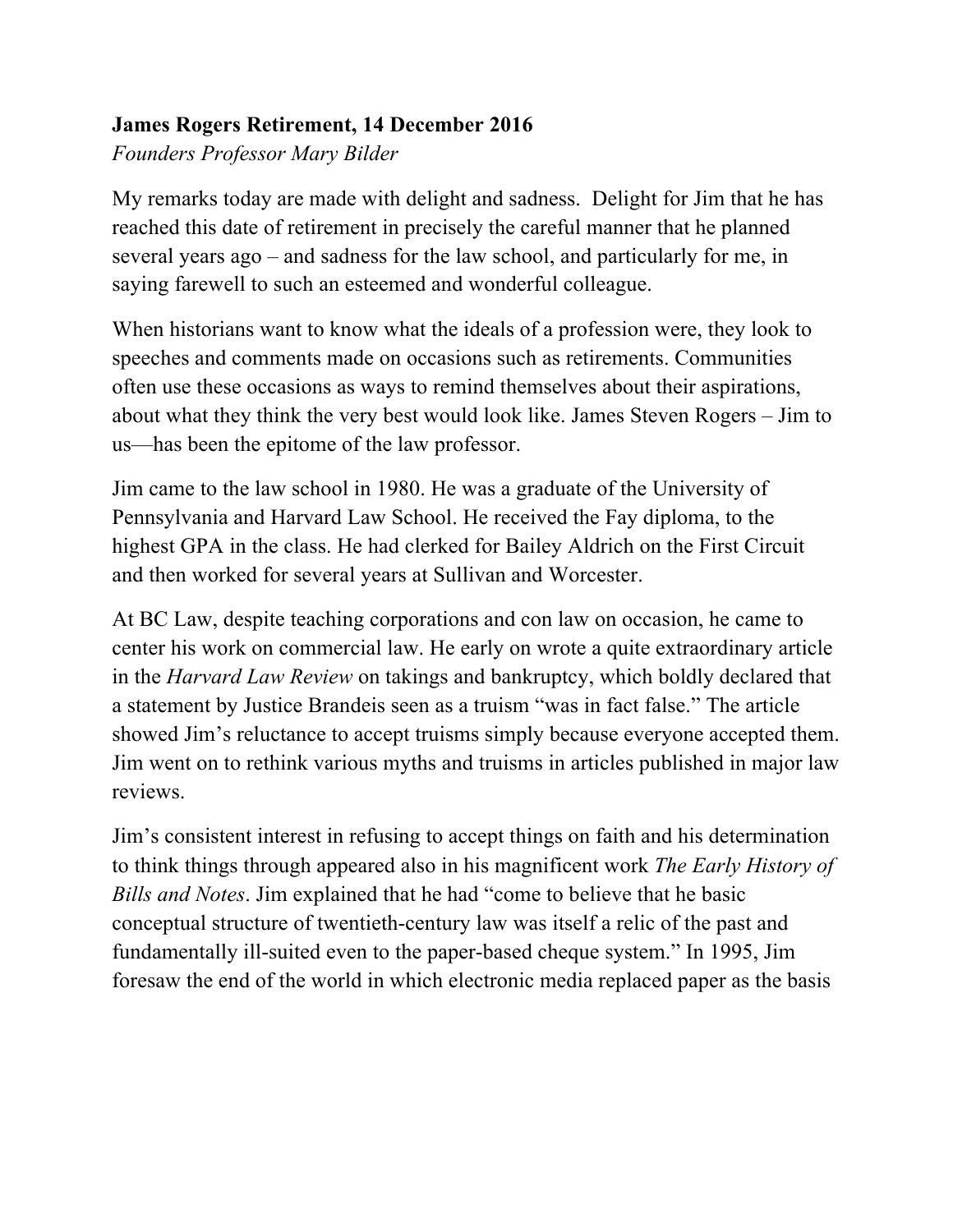of negotiable instrument law. To solve the problems of the future of commercial law, he looked to the past.

He worried about criticism of dilettantism but he should have had no fear. His book was received as an extraordinary work of legal history—and one that has helped to reinvigorate scholarly interest in the history of money, payment systems, and commercial law – in short in the underpinnings of the modern commercial economy – with a focus on commercial practice – that is how lawyers and merchants had actually operated – rather than how the things had been written down in books. Indeed, if Jim's work could be summed up in one insight, it is that just because something appears in a law book, doesn't mean that anything actually worked that way or should work that way.

Jim's important contributions to commercial law were not limited to the past. He was the Reporter for the UCC Article 8 revision and then the US Delegate to the Hague Conference on international securities issues. He brought these strands together in his recent book, *The End of Negotiable Instruments: Bringing Payment Systems Law Out of the Past.* Here again, Jim hammered home his belief that old law was needlessly and harmfully limiting payment systems.

Jim brought these same convictions to teaching. He was always prepared – and continually modernizing his class to keep up with new generations of students. He was not happy with traditional contracts materials and so created his own. Katie Young and he are publishing the materials as a casebook with Foundation Press. She notes that they are a pleasure to read and teach with – Jim chose the best stories, often classic cases, to demonstrate precision in language and common law legal argument and reasoning.

Everyone knows it is contracts teaching day when Jim sports his contracts tie collection – a carefully curated collection of ties that I have urged him to donate to the rare book room. Students love his class and several shared with me what they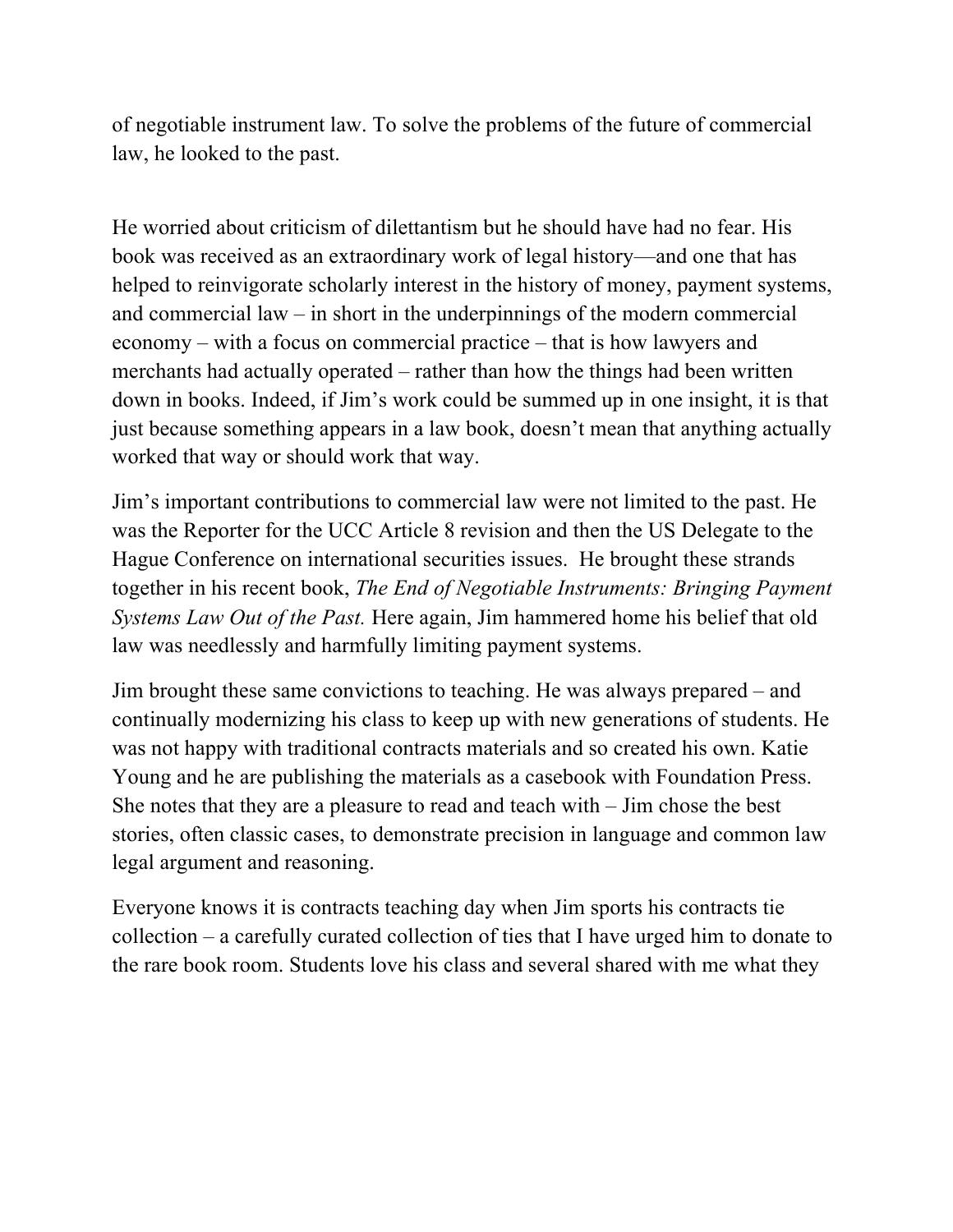adored about him as a professor. He taught them to be precise in their language and understand the problems of ambiguity. He insisted on the facts as "Who Sued Whom for What." They recounted in an enormous detail (including sending photographs) of Jim's teaching the Frigaliment case in which the issue involved the meaning of "chicken"—Jim showed photos of roasted chickens, live chickens, brought in several different stuffed animal chickens and even wore his chicken tie. He turned a topic expected to be dull into something entertaining and relevant.

Jim's hard-work and precision has been essential to the operation of the law school over the last three and a half decades. Jim has long been the only person who remembers what the rules and practices are – and his interpretation of the rules and his restating of rules have solved many a faculty dilemma and shorted many a faculty meeting. Some of Jim's interpretations have become famous – for example, his great oration on the grading curve and his suggestion we switch to the L, M, N, O, P approach to grades; his interpretation of the boomerang rule; and his effort to bring some consistency to tenure and promotion.

Jim served as associate dean and interim dean – and led the law school successfully through significant challenges. Perhaps one of the most important was Jim's administrative leadership in opposition to the Solomon Amendment, for which he won the National Lesbian and Gay Law Association's "Allies for Justice Award." Behind the scenes, Jim worked to promote so many of us as young scholars – and celebrated when we got tenure by bringing by his traditional bottle of champagne.

Jim has also been a long-time co-convener of the Legal History Roundtable. For nearly fifteen years, he – along with Frank and Dan—have helped host an extraordinary group of scholars who have come to BC. For paper after paper – and dinner after dinner – Jim was always there with a thoughtful question or funny anecdote. Jim took over the scheduling and convening for a number of years and ran the program far more smoothly and efficiently than I ever had.